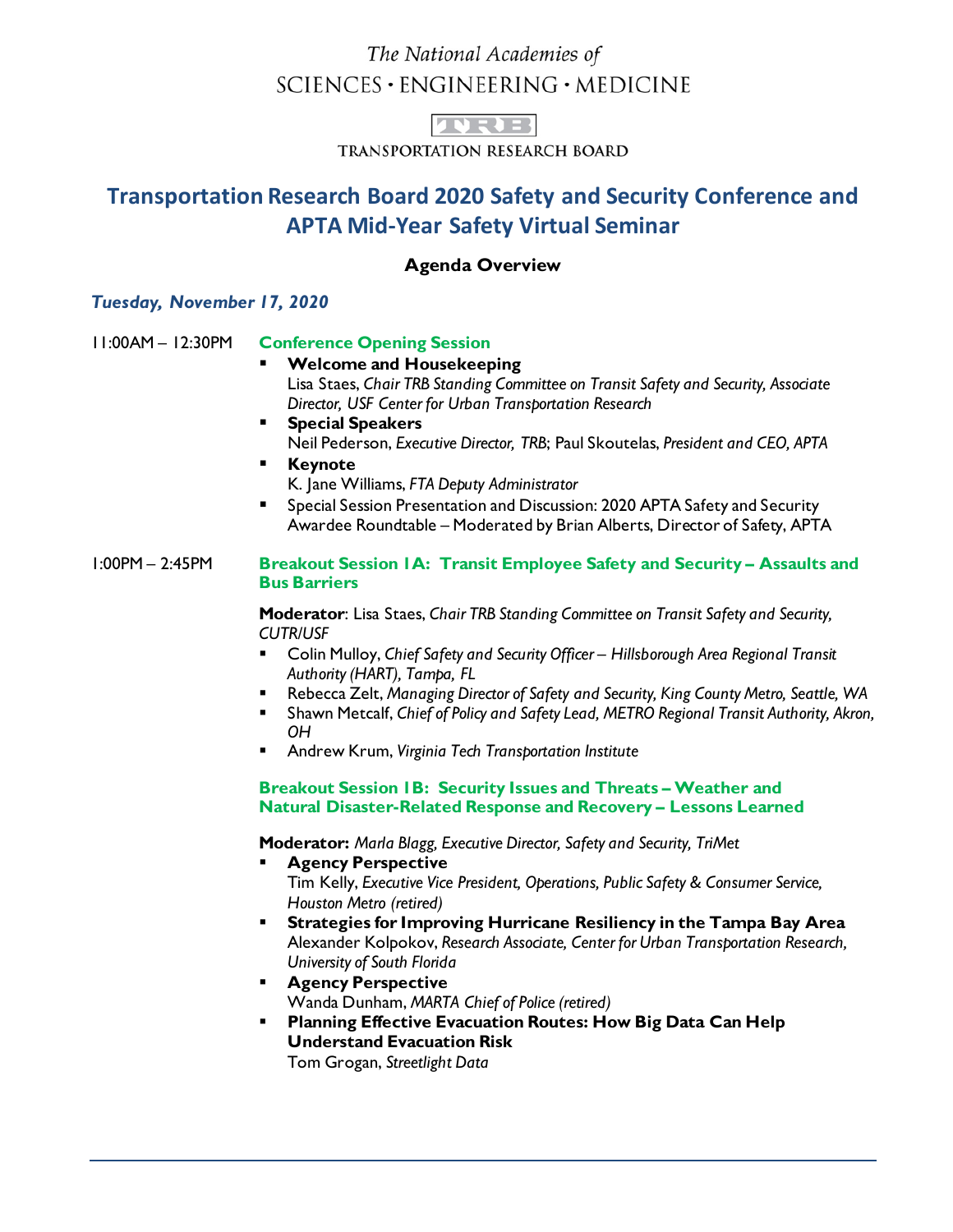#### 3:15PM – 5:00PM **Breakout Session 2A: Passenger and Public Safety – Collision Warning/Avoidance and Vehicle Safety**

**Moderator:** Gerard Ruggiero, AECOM and Chair – *APTA Bus Safety Committee*

- **TCRP Synthesis 145: Current Practices in the Use of Onboard Technologies to Avoid Transit Bus Incidents and Accidents** Jodi Godfrey, *Center for Urban Transportation Research, University of South Florida*
- **Evaluation of a Bus Collision Avoidance Warning System in University Towns**

Noah Goodall, *Senior Research Scientist, Virginia Transportation Research Council*

- **Revenue Service Testing of Bus Automated Emergency Braking – Pierce Transit Demonstration**
- Heidi Soule, *PMO Manager, Pierce Transit, Lakewood, WA and Jerome Lutin, PhD* **Comparison of Vehicle-to-Everything (V2X) Technologies for Road Safety**

Alexandre Ligo, *Carnegie Mellon University*

#### **Breakout Session 2B: Emergency Management – COVID and its Impact on Persons Who are Homeless**

**Moderator:** Ronald Pavlik, *Chief of WMATA Metro Transit Police*

- Joyce Burrell Garcia, *Project Manager, Homeless Outreach & Strategic Planning for LA Metro*
- Agency Perspective, Tim Chan, *Group Manager – Stations Planning, BART*
- Agency Perspective, Laura Hester, *Deputy Chief, New Jersey Transit Police Department*

# *Wednesday, November 18, 2020*

# 11:00AM – 12:45PM **Breakout Session 3A: FTA PTASP Compliance and SMS**

**Moderator:** Brian Alberts, *Director of Safety, APTA*

- **FTA updates on PTASP and Employee Safety Reporting** Candace Key
- **TCRP Report F-27: Characteristics and Elements of Non-Punitive Employee Safety Reporting Systems for Public Transportation** Jodi Godfrey, *Center for Urban Transportation Research, University of South Florida*
- **Transit Agency Perspective** Vijay Khawani, *Executive Officer, Risk, Safety & Asset Management, LA Metro*
- **Safety Certification of Light Rail Vehicles** Matthew Mitchell, *Sound Transit, Seattle, Washington*

### **Breakout Session 3B: Security Issues and Threats – Transit Cyber Challenges**

**Moderator:** Polly Hanson, *Senior Director Security, Risk & Emergency Management, APTA*

- **Is the Transit Industry Ready for the Cyber Revolution: Policy Recommendations to Enhance Surface Transit Cyber Preparedness**
- Scott Belcher, *SFB Consulting, LLC*
- **Agency Perspective** Kyle N. Malo, *Senior Director Cybersecurity & CISO, WMATA*
- **Michael Echols, Max Cybersecurity LLC**